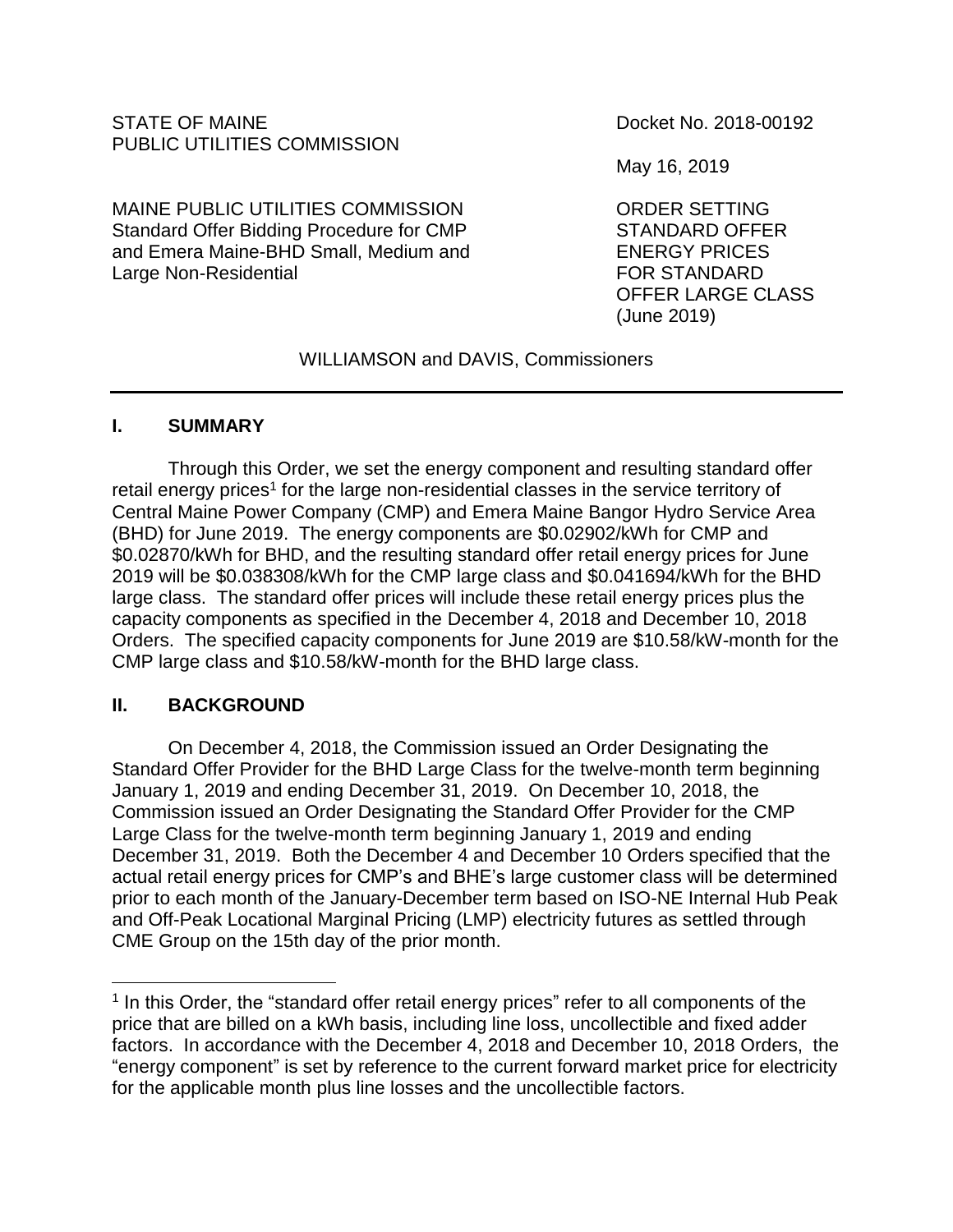### **III. DECISION**

Based on the methodology adopted in the Commission's December 4, 2018 and December 10, 2018 Orders, the following standard offer retail energy prices for June 2019 are established for the CMP and BHD large non-residential classes:

> CMP--\$0.038308/kWh BHD--\$0.041694/kWh

As specified in the December 4, 2018 and December 10, 2018 Orders, the capacity components for June 2019 are:

> CMP--\$10.58/kW-mo BHD--\$10.58/kW-mo

Dated at Hallowell, Maine this 16<sup>th</sup> day of May 2019.

BY ORDER OF THE DIRECTOR OF THE ELECTRIC AND GAS UTILITY INDUSTRIES

Faith Huntington

\_\_\_\_\_\_\_\_\_\_\_\_\_\_\_\_\_\_\_\_\_\_\_\_\_\_\_\_\_\_\_ Faith Huntington